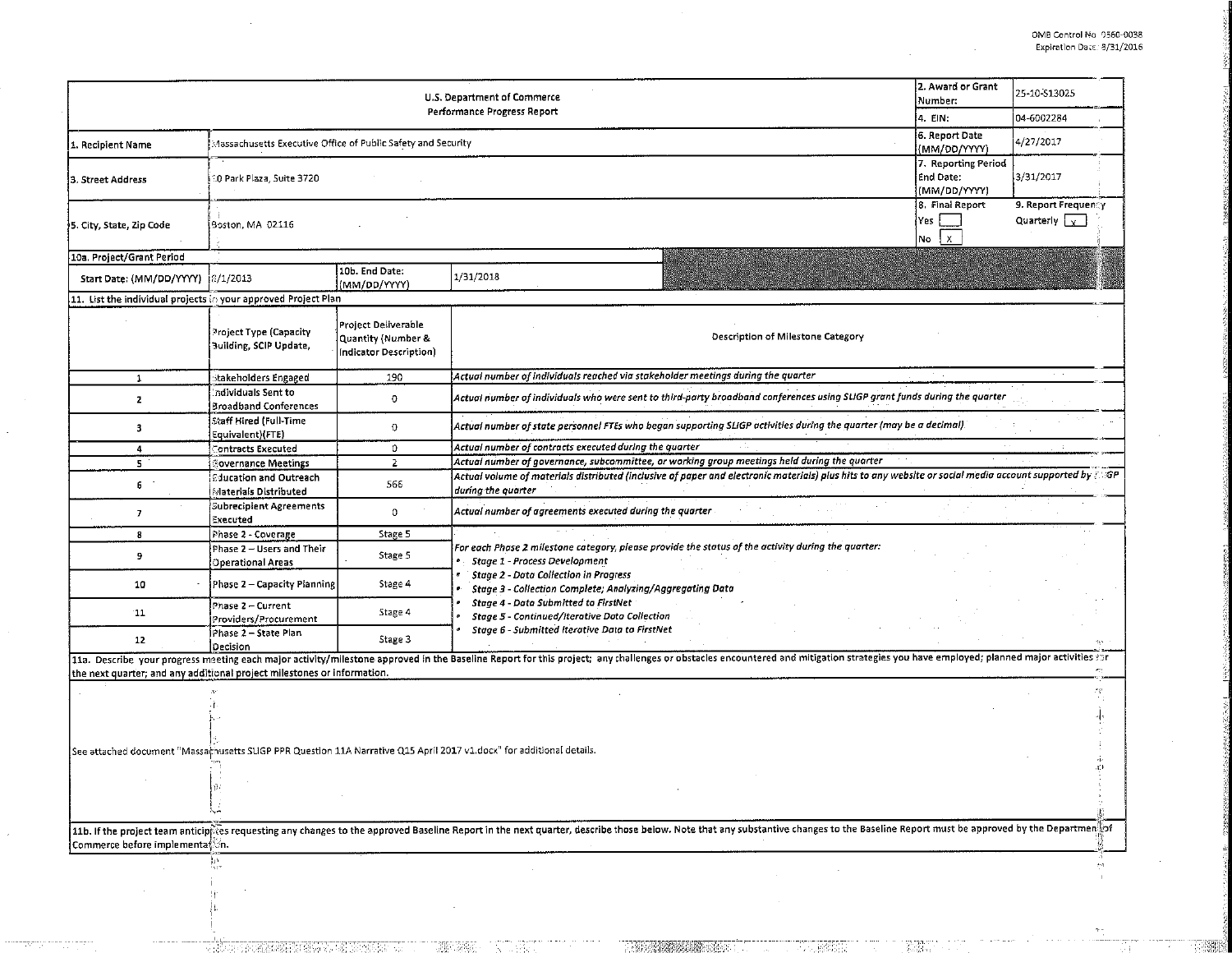| the grant. |        |                             |                                            | The Massachusetts SPOC has been in discussions with NTIA about voluntarily deobligating excess grant funding. In addition, Massachusetts expects to request a budget modification to accommodate estimated indirect costs for |                                                                                     |                                                                                                                                                                                                                                                                                                                                                                  |                                                                                                                          |  |     |
|------------|--------|-----------------------------|--------------------------------------------|-------------------------------------------------------------------------------------------------------------------------------------------------------------------------------------------------------------------------------|-------------------------------------------------------------------------------------|------------------------------------------------------------------------------------------------------------------------------------------------------------------------------------------------------------------------------------------------------------------------------------------------------------------------------------------------------------------|--------------------------------------------------------------------------------------------------------------------------|--|-----|
|            |        |                             |                                            |                                                                                                                                                                                                                               |                                                                                     |                                                                                                                                                                                                                                                                                                                                                                  |                                                                                                                          |  |     |
|            |        |                             |                                            |                                                                                                                                                                                                                               |                                                                                     |                                                                                                                                                                                                                                                                                                                                                                  |                                                                                                                          |  |     |
|            |        |                             |                                            |                                                                                                                                                                                                                               |                                                                                     |                                                                                                                                                                                                                                                                                                                                                                  |                                                                                                                          |  | ¢ε, |
|            |        |                             |                                            |                                                                                                                                                                                                                               |                                                                                     |                                                                                                                                                                                                                                                                                                                                                                  |                                                                                                                          |  |     |
|            |        |                             |                                            |                                                                                                                                                                                                                               |                                                                                     |                                                                                                                                                                                                                                                                                                                                                                  |                                                                                                                          |  |     |
|            |        |                             |                                            |                                                                                                                                                                                                                               |                                                                                     |                                                                                                                                                                                                                                                                                                                                                                  |                                                                                                                          |  |     |
|            |        |                             |                                            |                                                                                                                                                                                                                               |                                                                                     |                                                                                                                                                                                                                                                                                                                                                                  |                                                                                                                          |  |     |
|            |        |                             |                                            |                                                                                                                                                                                                                               |                                                                                     |                                                                                                                                                                                                                                                                                                                                                                  |                                                                                                                          |  |     |
|            |        |                             |                                            |                                                                                                                                                                                                                               |                                                                                     |                                                                                                                                                                                                                                                                                                                                                                  |                                                                                                                          |  |     |
|            |        |                             |                                            |                                                                                                                                                                                                                               |                                                                                     |                                                                                                                                                                                                                                                                                                                                                                  |                                                                                                                          |  |     |
|            |        |                             |                                            |                                                                                                                                                                                                                               |                                                                                     |                                                                                                                                                                                                                                                                                                                                                                  |                                                                                                                          |  |     |
|            |        |                             |                                            |                                                                                                                                                                                                                               |                                                                                     |                                                                                                                                                                                                                                                                                                                                                                  |                                                                                                                          |  |     |
|            |        |                             |                                            |                                                                                                                                                                                                                               |                                                                                     |                                                                                                                                                                                                                                                                                                                                                                  |                                                                                                                          |  |     |
|            |        |                             |                                            |                                                                                                                                                                                                                               |                                                                                     |                                                                                                                                                                                                                                                                                                                                                                  |                                                                                                                          |  |     |
|            |        |                             |                                            |                                                                                                                                                                                                                               |                                                                                     |                                                                                                                                                                                                                                                                                                                                                                  |                                                                                                                          |  |     |
|            |        |                             |                                            |                                                                                                                                                                                                                               |                                                                                     |                                                                                                                                                                                                                                                                                                                                                                  |                                                                                                                          |  |     |
|            |        |                             |                                            |                                                                                                                                                                                                                               |                                                                                     |                                                                                                                                                                                                                                                                                                                                                                  |                                                                                                                          |  |     |
|            |        |                             |                                            |                                                                                                                                                                                                                               |                                                                                     |                                                                                                                                                                                                                                                                                                                                                                  |                                                                                                                          |  |     |
|            |        |                             |                                            |                                                                                                                                                                                                                               |                                                                                     |                                                                                                                                                                                                                                                                                                                                                                  |                                                                                                                          |  |     |
|            |        |                             |                                            |                                                                                                                                                                                                                               |                                                                                     |                                                                                                                                                                                                                                                                                                                                                                  |                                                                                                                          |  |     |
|            |        |                             |                                            |                                                                                                                                                                                                                               |                                                                                     |                                                                                                                                                                                                                                                                                                                                                                  |                                                                                                                          |  |     |
|            |        |                             |                                            |                                                                                                                                                                                                                               |                                                                                     |                                                                                                                                                                                                                                                                                                                                                                  |                                                                                                                          |  |     |
|            |        |                             |                                            |                                                                                                                                                                                                                               |                                                                                     |                                                                                                                                                                                                                                                                                                                                                                  |                                                                                                                          |  |     |
|            |        |                             |                                            |                                                                                                                                                                                                                               |                                                                                     |                                                                                                                                                                                                                                                                                                                                                                  |                                                                                                                          |  |     |
|            |        |                             |                                            |                                                                                                                                                                                                                               |                                                                                     |                                                                                                                                                                                                                                                                                                                                                                  |                                                                                                                          |  |     |
|            |        |                             |                                            |                                                                                                                                                                                                                               |                                                                                     |                                                                                                                                                                                                                                                                                                                                                                  |                                                                                                                          |  |     |
|            |        |                             |                                            |                                                                                                                                                                                                                               |                                                                                     |                                                                                                                                                                                                                                                                                                                                                                  |                                                                                                                          |  |     |
|            |        |                             |                                            |                                                                                                                                                                                                                               |                                                                                     |                                                                                                                                                                                                                                                                                                                                                                  |                                                                                                                          |  |     |
|            |        |                             |                                            |                                                                                                                                                                                                                               |                                                                                     |                                                                                                                                                                                                                                                                                                                                                                  |                                                                                                                          |  |     |
|            |        |                             |                                            |                                                                                                                                                                                                                               |                                                                                     |                                                                                                                                                                                                                                                                                                                                                                  |                                                                                                                          |  |     |
|            |        |                             |                                            |                                                                                                                                                                                                                               |                                                                                     |                                                                                                                                                                                                                                                                                                                                                                  |                                                                                                                          |  |     |
|            |        |                             |                                            |                                                                                                                                                                                                                               |                                                                                     |                                                                                                                                                                                                                                                                                                                                                                  |                                                                                                                          |  |     |
|            |        |                             |                                            |                                                                                                                                                                                                                               |                                                                                     |                                                                                                                                                                                                                                                                                                                                                                  |                                                                                                                          |  |     |
|            |        |                             |                                            |                                                                                                                                                                                                                               |                                                                                     | $\sim 10^{11}$ km s $^{-1}$                                                                                                                                                                                                                                                                                                                                      |                                                                                                                          |  |     |
|            | $\sim$ |                             |                                            |                                                                                                                                                                                                                               |                                                                                     |                                                                                                                                                                                                                                                                                                                                                                  | $\mathcal{L}(\mathcal{L}^{\mathcal{L}})$ , where $\mathcal{L}^{\mathcal{L}}$ and $\mathcal{L}^{\mathcal{L}}$             |  |     |
|            | 中国国家学  | $\sim 10^{11}$ km s $^{-1}$ |                                            |                                                                                                                                                                                                                               |                                                                                     |                                                                                                                                                                                                                                                                                                                                                                  |                                                                                                                          |  | У.  |
|            |        |                             |                                            |                                                                                                                                                                                                                               |                                                                                     | $\label{eq:2} \frac{1}{\sqrt{2}}\sum_{i=1}^n\frac{1}{\sqrt{2}}\sum_{i=1}^n\frac{1}{\sqrt{2}}\sum_{i=1}^n\frac{1}{\sqrt{2}}\sum_{i=1}^n\frac{1}{\sqrt{2}}\sum_{i=1}^n\frac{1}{\sqrt{2}}\sum_{i=1}^n\frac{1}{\sqrt{2}}\sum_{i=1}^n\frac{1}{\sqrt{2}}\sum_{i=1}^n\frac{1}{\sqrt{2}}\sum_{i=1}^n\frac{1}{\sqrt{2}}\sum_{i=1}^n\frac{1}{\sqrt{2}}\sum_{i=1}^n\frac{1$ | $\label{eq:2.1} \mathcal{L}_{\text{max}}(\mathcal{L}_{\text{max}}) = \mathcal{L}_{\text{max}}(\mathcal{L}_{\text{max}})$ |  |     |
|            |        |                             | $\mathcal{L}^{\mathcal{L}}(\mathcal{A})$ . |                                                                                                                                                                                                                               | $\mathcal{L}^{\text{max}}_{\text{max}}$ and $\mathcal{L}^{\text{max}}_{\text{max}}$ |                                                                                                                                                                                                                                                                                                                                                                  |                                                                                                                          |  |     |
|            |        |                             |                                            | $\label{eq:2.1} \mathcal{L}_{\mathcal{A}}(\mathcal{A}) = \mathcal{L}_{\mathcal{A}}(\mathcal{A}) = \mathcal{L}_{\mathcal{A}}(\mathcal{A}) = \mathcal{L}_{\mathcal{A}}(\mathcal{A})$                                            |                                                                                     | $\mathcal{L}_{\mathcal{A}}$                                                                                                                                                                                                                                                                                                                                      |                                                                                                                          |  |     |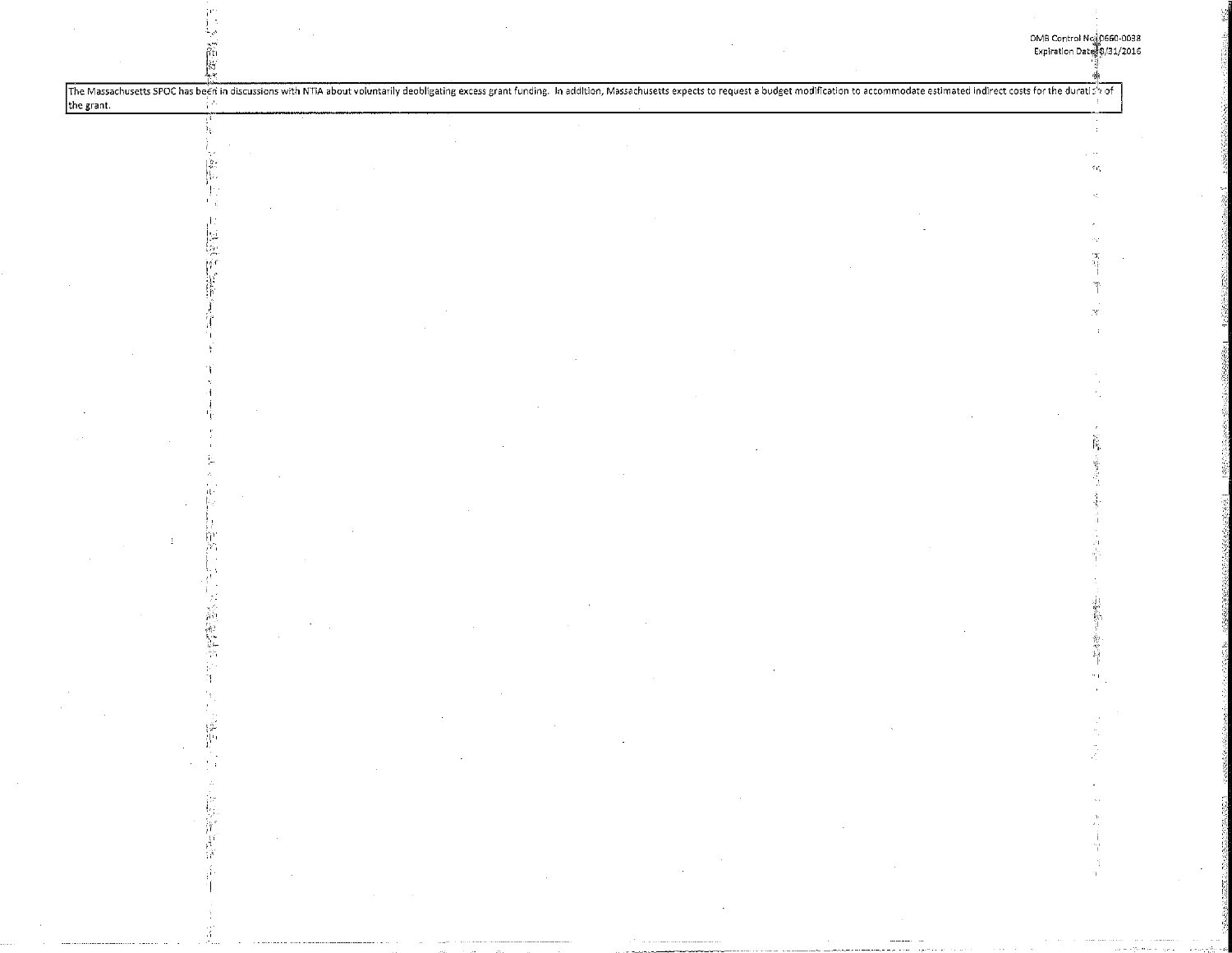I:: 칅

|                                                                                                                                                                                                                                                                                                                              |                                                       |                                                    |                                                                                                |                                                                                                          |                                          |                   |                 |                     | OMB Control Nc. 0560-0  |
|------------------------------------------------------------------------------------------------------------------------------------------------------------------------------------------------------------------------------------------------------------------------------------------------------------------------------|-------------------------------------------------------|----------------------------------------------------|------------------------------------------------------------------------------------------------|----------------------------------------------------------------------------------------------------------|------------------------------------------|-------------------|-----------------|---------------------|-------------------------|
|                                                                                                                                                                                                                                                                                                                              |                                                       |                                                    |                                                                                                |                                                                                                          |                                          |                   |                 |                     | Expiration Date 18/31/2 |
| 11c. Provide any other information that would be useful to NTIA as it assesses this project's progress.                                                                                                                                                                                                                      |                                                       |                                                    |                                                                                                |                                                                                                          |                                          |                   |                 |                     |                         |
| The project met FirstNet's target for providing Phase 2 information as requested by September 30, 2015, and is actively supporting FirstNet's consultation initiatives.                                                                                                                                                      |                                                       |                                                    |                                                                                                |                                                                                                          |                                          |                   |                 |                     |                         |
| 11d. Describe any success stories or best practices you have identified. Please be as specific as possible.<br>As shared with the NTIA team during the September 2014 NTIA SLIGP site visit, the PSBO has identified the following best practices, success stories, or lessons learned in regard to SLIGP-funded activities: |                                                       |                                                    |                                                                                                |                                                                                                          |                                          |                   |                 |                     |                         |
|                                                                                                                                                                                                                                                                                                                              |                                                       |                                                    |                                                                                                |                                                                                                          |                                          |                   |                 |                     |                         |
| 1. FirstNet involvement in regional outreach meetings<br>2. Participation in existing recurring stakeholder meetings                                                                                                                                                                                                         |                                                       |                                                    |                                                                                                |                                                                                                          |                                          |                   |                 |                     |                         |
| 3. Conducting outreach on a regional basis                                                                                                                                                                                                                                                                                   |                                                       |                                                    |                                                                                                |                                                                                                          |                                          |                   |                 |                     |                         |
| 4. Participation preferences for morning sessions (going forward)<br>5. Combating misconceptions about FirstNet                                                                                                                                                                                                              |                                                       |                                                    |                                                                                                |                                                                                                          |                                          |                   |                 |                     |                         |
| 6. Addressing up-front the impact on T-Band (BAPERN)                                                                                                                                                                                                                                                                         |                                                       |                                                    |                                                                                                |                                                                                                          |                                          |                   |                 |                     |                         |
| 7. Maintaining a comprehensive contact list                                                                                                                                                                                                                                                                                  |                                                       |                                                    |                                                                                                |                                                                                                          |                                          |                   |                 |                     |                         |
| $ {\bf 8}.$ Multiple notification approach and lead time needed to improve attendance<br>9. Personalizing emails improves response.                                                                                                                                                                                          |                                                       |                                                    |                                                                                                |                                                                                                          |                                          |                   |                 |                     |                         |
| 12. Personnel                                                                                                                                                                                                                                                                                                                |                                                       |                                                    |                                                                                                |                                                                                                          |                                          |                   |                 |                     |                         |
| 12a. If the project is not fully staffed, describe how any lack of staffing may impact the project's time line and when the project will be fully staffed.                                                                                                                                                                   |                                                       |                                                    |                                                                                                |                                                                                                          |                                          |                   |                 |                     |                         |
| Contracts have been executed for the core project staff. No additional contracts are currently planned.                                                                                                                                                                                                                      |                                                       |                                                    |                                                                                                |                                                                                                          |                                          |                   |                 |                     |                         |
| 12b. Staffing Table - Please include all staff that have contributed time to the project. Please do not remove individuals from this table.                                                                                                                                                                                  |                                                       |                                                    |                                                                                                |                                                                                                          |                                          |                   |                 |                     | Change                  |
| Job Title                                                                                                                                                                                                                                                                                                                    | FTE%                                                  | SLIGP executive oversight                          |                                                                                                |                                                                                                          | Project (s) Assigned                     |                   |                 |                     | No change.              |
| Undersecretary of EOPSS<br>Deputy Director State 911                                                                                                                                                                                                                                                                         | 20%<br>10%                                            | Stakeholder liaison for emergency dispatch         |                                                                                                |                                                                                                          |                                          |                   |                 |                     | No change.              |
| Department<br>State Police Radio Engineer                                                                                                                                                                                                                                                                                    | 10%                                                   |                                                    | Statewide radio area network subject matter expert; needs analysis                             |                                                                                                          |                                          |                   |                 |                     |                         |
| Acting Commissioner of DCJIS                                                                                                                                                                                                                                                                                                 | 10%                                                   |                                                    | Stakeholder liaison for criminal justice; subject matter expert for criminal justice needs     |                                                                                                          |                                          |                   |                 |                     |                         |
| EOPSS Special Projects, Project<br>Manager                                                                                                                                                                                                                                                                                   | 10%                                                   |                                                    | Setup of PSBO office logistics, coordination of EOPSS resources, managing SharePoint resources |                                                                                                          |                                          |                   |                 |                     |                         |
| Compliance and Data<br>Coordinator (OGR)                                                                                                                                                                                                                                                                                     | 15%                                                   |                                                    | Grant management, program reporting, site visits, data collection and program close out.       |                                                                                                          |                                          |                   |                 |                     |                         |
| Director HS Division (OGR)                                                                                                                                                                                                                                                                                                   | 5%                                                    |                                                    | Grant Administrative Management                                                                |                                                                                                          |                                          |                   |                 |                     |                         |
| Budget Director (OGR)                                                                                                                                                                                                                                                                                                        | 7%                                                    |                                                    |                                                                                                | Grant set-up, Accounting and Reconciliation, Fiscal Monitoring, Financial Reporting and Fiscal Close Out |                                          |                   |                 |                     | No change.              |
| Fiscal Management and Audit<br>Support                                                                                                                                                                                                                                                                                       | 5%                                                    | Fiscal Management and Audit Support                |                                                                                                | Grant set-up, Accounting and Reconciliation, Fiscal Monitoring, Financial Reporting and Fiscal Close Out |                                          |                   |                 |                     | No change.              |
| 13. Subcontracts (Vendors and/or Subrecipients)                                                                                                                                                                                                                                                                              |                                                       |                                                    |                                                                                                |                                                                                                          |                                          |                   |                 |                     |                         |
| 13a. Subcontracts Table - Include all subcontractors. The totals from this table must equal the "Subcontracts Total" in Question 14f.                                                                                                                                                                                        |                                                       |                                                    |                                                                                                |                                                                                                          | Contract                                 |                   |                 | Total Federal Funds | Total Matching Finds    |
| Name                                                                                                                                                                                                                                                                                                                         |                                                       | Subcontract Purpose                                | Түре<br>(Vendor/Subrec.)                                                                       | RFP/RFQ Issued (Y/N)                                                                                     | Executed<br>(Y/N)                        | <b>Start Date</b> | <b>End Date</b> | Allocated           | Allocated               |
| McInnis Consulting Services                                                                                                                                                                                                                                                                                                  | Project Director Staff Augmentation                   |                                                    | Vendor                                                                                         | $N/A$ *                                                                                                  | Y                                        | 10/1/2013         | 1/31/2018       | \$375,480           |                         |
| The Innovations Group, Inc.                                                                                                                                                                                                                                                                                                  | Broadband Subject Matter Expert Staff Augmentation    |                                                    | Vendor                                                                                         | $N/A$ *                                                                                                  | Y                                        | 10/1/2013         | 1/31/2018       | \$439,298           | \$280,702               |
| SWBailey Consulting LLC                                                                                                                                                                                                                                                                                                      | roject Manager Staff Augmentation                     |                                                    | Vendor                                                                                         | $N/A$ *                                                                                                  | Y                                        | 11/18/2013        | 1/31/2018       | \$450,000           |                         |
| SWBailey Consulting LLC                                                                                                                                                                                                                                                                                                      | Education and Outreach Coordinator Staff Augmentation |                                                    | Vendor                                                                                         | $N/A$ *                                                                                                  | Υ                                        | 11/18/2013        | 1/31/2018       | \$337,500           |                         |
| SWBailey Consulting LLC                                                                                                                                                                                                                                                                                                      | Data Collection Coordinator Staff Augmentation        |                                                    | Vendor                                                                                         | $N/A$ *                                                                                                  | Υ                                        | 11/18/2013        | 1/31/2018       | \$50,000            |                         |
| TBD                                                                                                                                                                                                                                                                                                                          | egal and Policy Services.                             |                                                    | Vendor                                                                                         | N.                                                                                                       | N                                        | TBD               | TBD             | \$132,665           |                         |
| SWBailey Consulting LLC                                                                                                                                                                                                                                                                                                      | folect and Collaboration Web Site and Admin           |                                                    | Vendor                                                                                         | $N/A$ *                                                                                                  | Y                                        | 11/18/2013        | 1/31/2018       | \$72,000            |                         |
|                                                                                                                                                                                                                                                                                                                              | $\frac{1}{2}$                                         |                                                    |                                                                                                |                                                                                                          |                                          |                   |                 |                     | $\frac{1}{\sqrt{2}}$    |
|                                                                                                                                                                                                                                                                                                                              |                                                       |                                                    |                                                                                                |                                                                                                          |                                          |                   |                 |                     |                         |
|                                                                                                                                                                                                                                                                                                                              | 图尔                                                    | TURNSMER MUSIC IN CARMED TO THE TRACK OUT OF THE T |                                                                                                |                                                                                                          | <b>The Company of Company of Company</b> |                   | <b>TERMINAL</b> |                     | 49                      |

**MER**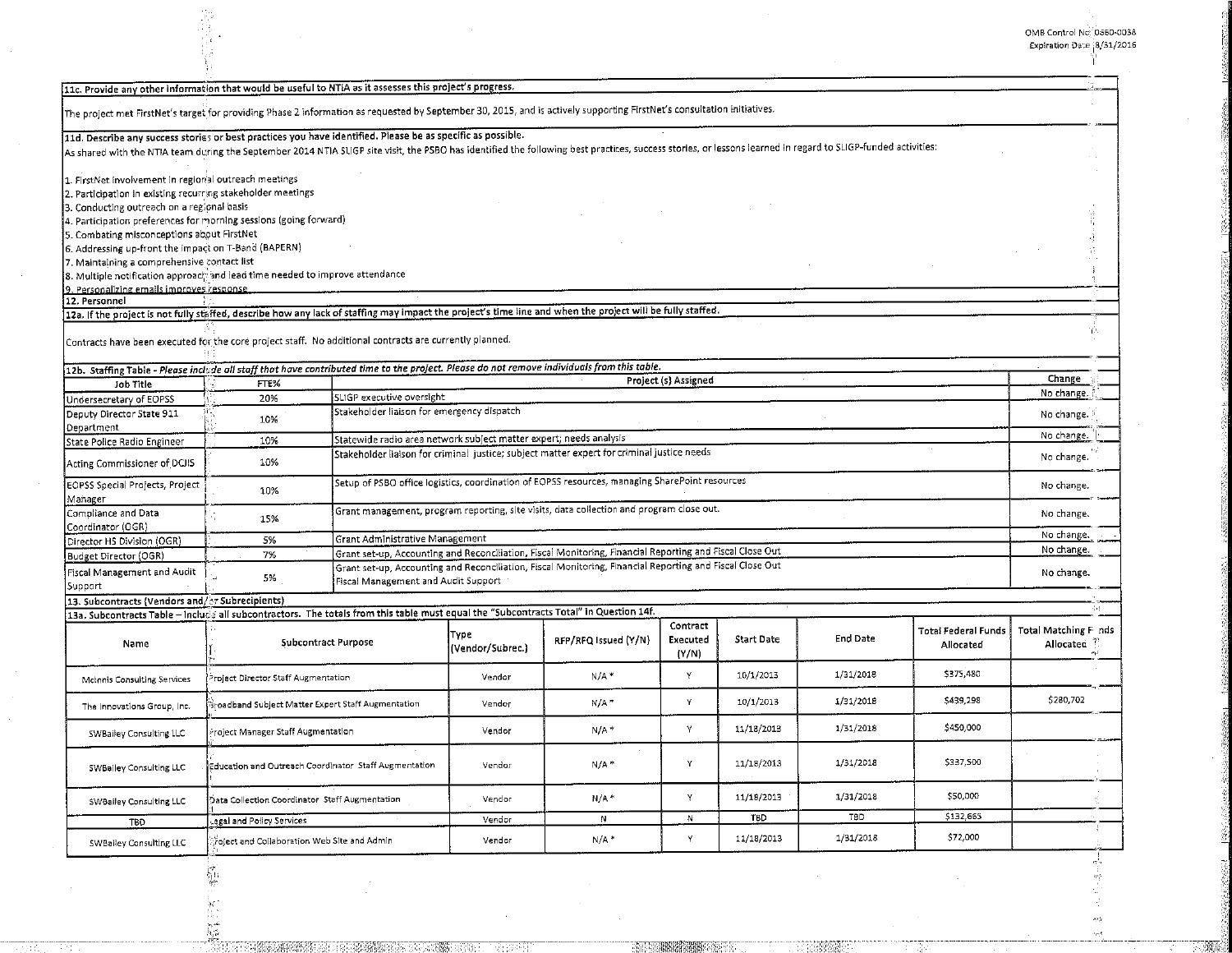$\Phi$   $\acute{\Phi}$ 

瘛

13b. Describe any challenges ensountered with vendors and/or subrecipients.

作品

None.

| ٠ |        |  |
|---|--------|--|
|   |        |  |
|   | ٠<br>٠ |  |
| × | ٠      |  |

|                                             | the control of the control of the control of the |                                                                                 |
|---------------------------------------------|--------------------------------------------------|---------------------------------------------------------------------------------|
|                                             | the control of the con-                          |                                                                                 |
|                                             |                                                  |                                                                                 |
|                                             |                                                  | the contract of the contract of the contract of the contract of the contract of |
| the contract of the contract of             |                                                  |                                                                                 |
| $\sim$<br><b>Contract Contract Contract</b> |                                                  | <b>COLLEGE</b>                                                                  |

H 小城市